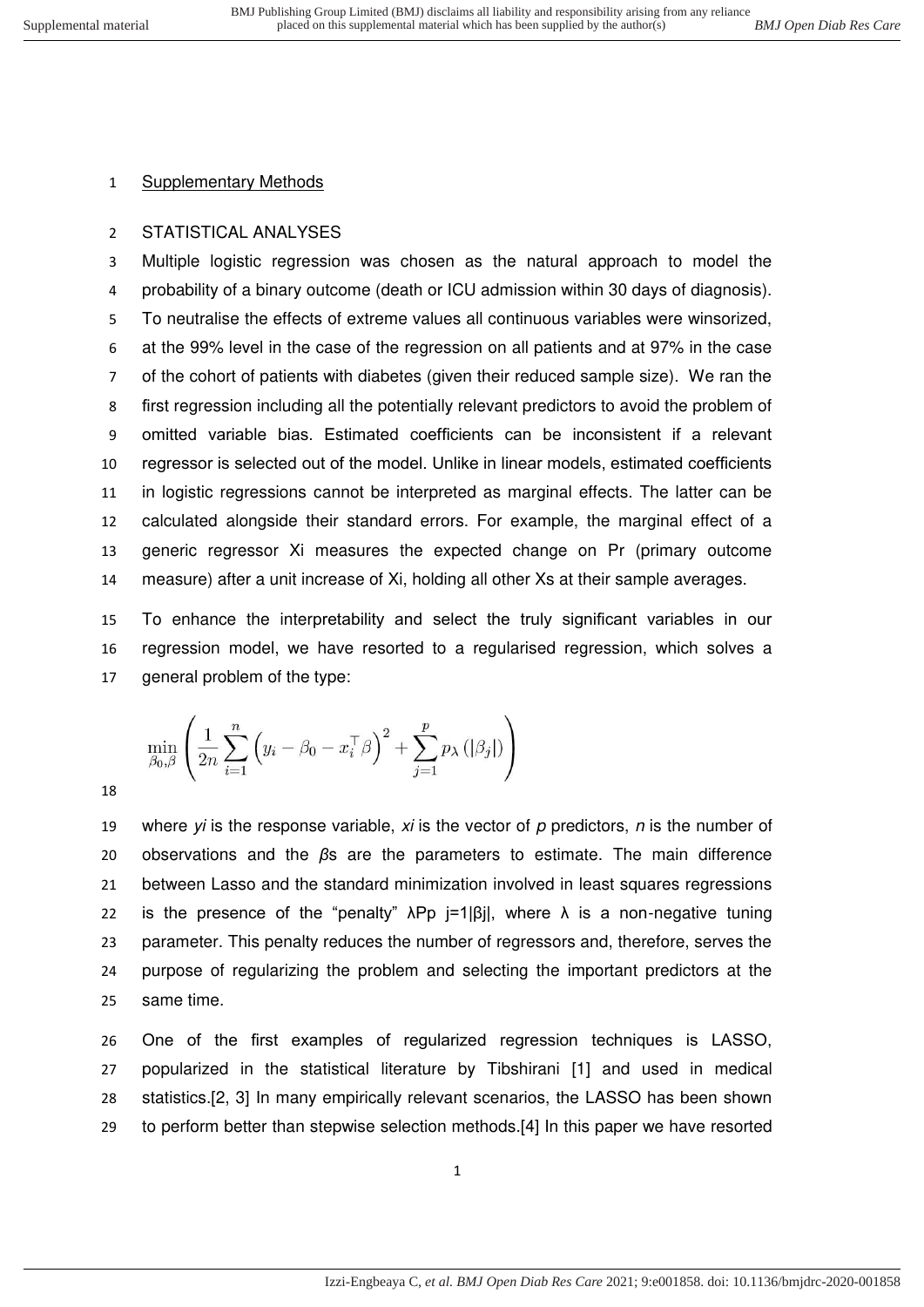to the SCAD penalty proposed by Fan et al.,[5] which has two important advantages: 1. It doesn't penalize large coefficients; 2. It allows at the same time variable selection, estimation and inference, hence avoiding the need to re-estimate the model after selecting the relevant important predictors and controlling the errors involved in variable selection, in contrast to stepwise methods.

The penalty function in this model is defined by:

$$
p_{\lambda}'\left( \left| \beta \right| \right) = \lambda \left\{ I\left( \left| \beta \right| \leq \lambda \right) = \frac{\left( a\lambda - \left| \beta \right| \right)_{+}}{\left( a - 1\right) \lambda} I\left( \left| \beta \right| > \lambda \right) \right\}
$$

39 The choice of  $\lambda$  is crucial for the performance of the methodology. As  $\lambda$  increases, the number of nonzero components in the vector β decreases. To avoid the danger of overfitting, we have used a tenfold cross validation technique to select λ.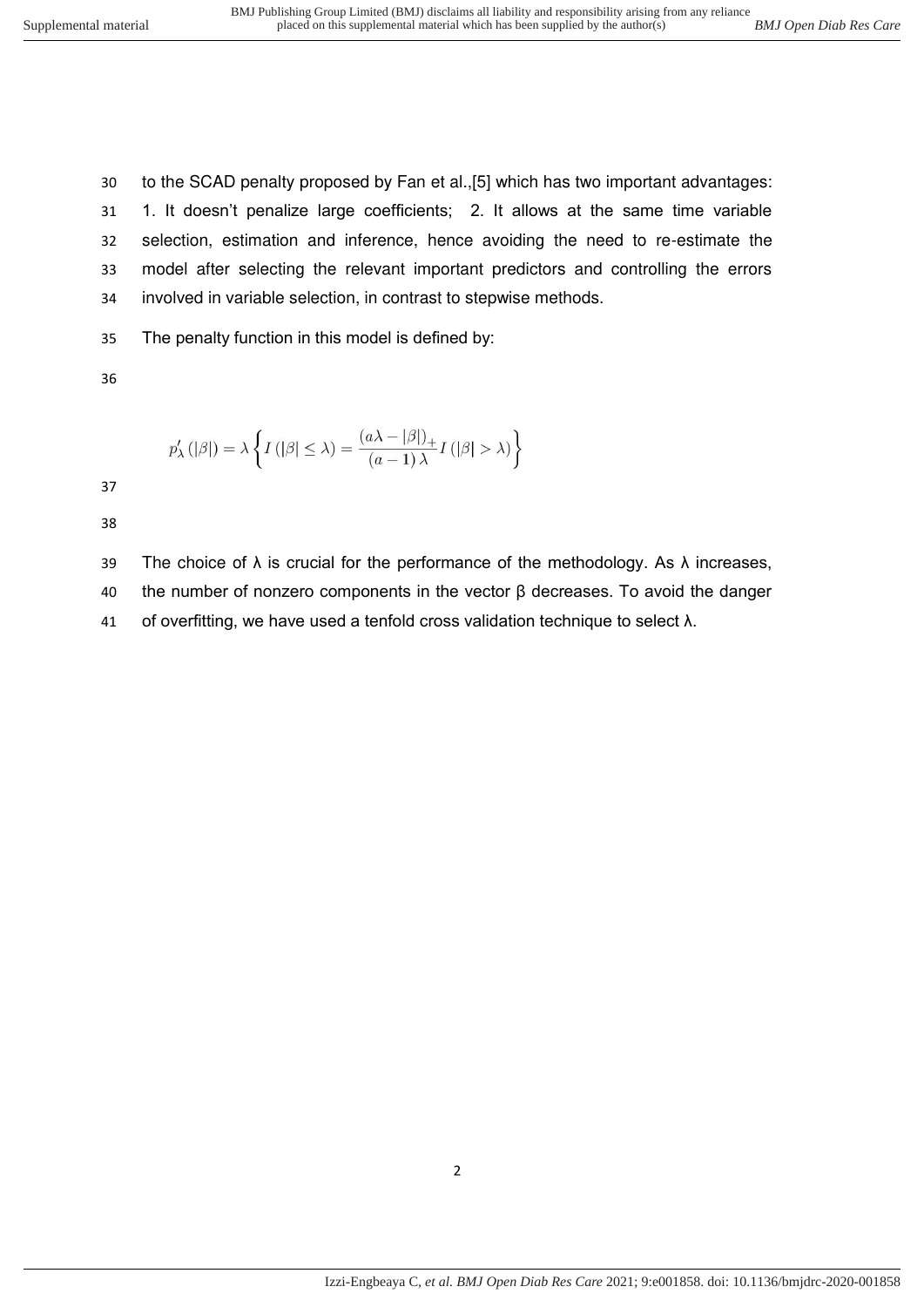## 42 Supplementary Tables

- 43 SUPPLEMENTARY TABLE S1 Demographic and Clinical Features of 889 Patients
- 44 Treated for COVID-19 Patients in ICHNT Between March and April 2020 (Univariate
- 45 Analysis for primary outcome of death or Intensive Care Unit admission within 30
- 46 days of swab positive diagnosis).

|             | <b>WHOLE COHORT</b> |           |                       |                 |                         |          |  |  |  |  |
|-------------|---------------------|-----------|-----------------------|-----------------|-------------------------|----------|--|--|--|--|
| Clinical    |                     | Number    | Prevalence            | Odds<br>ratio   | 95%                     | p-value  |  |  |  |  |
| feature     |                     | оf        | (n)                   | of primary      | confidence              |          |  |  |  |  |
|             |                     | patients  |                       | outcome         | interval (CI)           |          |  |  |  |  |
|             |                     | with data |                       | (OR)            |                         |          |  |  |  |  |
| Female      |                     | 889       | 40% (355)             | 0.69            | 0.52 to 0.91            | 0.01     |  |  |  |  |
|             |                     |           |                       |                 |                         |          |  |  |  |  |
| Age (years) |                     | 889       |                       |                 |                         |          |  |  |  |  |
|             | 18-49               |           | 18% (164)             | 0.40            | 0.24 to 0.67            | < 0.0001 |  |  |  |  |
|             | 50-59               |           | 18% (157)             | 1               | <b>REFERENCE</b>        |          |  |  |  |  |
|             | 60-69               |           | 17% (147)             | 1.11            | 0.74 to 1.84            | 0.55     |  |  |  |  |
|             |                     |           |                       |                 |                         |          |  |  |  |  |
|             | 70-79               |           | 22% (193)             | 1.33            | 0.86 to 2.03            | 0.23     |  |  |  |  |
|             |                     |           |                       |                 |                         |          |  |  |  |  |
|             | >80                 |           | 26% (228)             | 1.41            | 0.92 to 2.15            | 0.21     |  |  |  |  |
|             |                     |           |                       |                 |                         |          |  |  |  |  |
| Weight (kg) |                     | 693       |                       |                 |                         |          |  |  |  |  |
|             | <60                 |           | 19% (134)             | 1.83            | 1.48 to 2.26            | < 0.0001 |  |  |  |  |
|             | 60-90               |           | 58% (399)             | 1               | <b>REFERENCE</b>        |          |  |  |  |  |
|             | >90                 |           | 23% (160)             | 1.02            | 0.88 to 1.09            | 0.77     |  |  |  |  |
|             |                     |           |                       |                 |                         |          |  |  |  |  |
| Ethnicity   |                     | 865       |                       |                 |                         |          |  |  |  |  |
|             | White               |           | 38% (327)             | 1               | <b>REFERENCE</b>        |          |  |  |  |  |
|             | <b>Black</b>        |           | 17% (146)             | 1.21            | 0.81 to 1.81            | 0.40     |  |  |  |  |
|             | South Asian         |           | 11% (97)              | 1.04            | 0.64 to 1.66            | >0.9     |  |  |  |  |
|             | All non-White       |           | 62% (538)             | 1.35            | 1.01 to 1.81            | 0.04     |  |  |  |  |
|             |                     |           |                       |                 |                         |          |  |  |  |  |
| Smoking     |                     | 484       |                       |                 |                         |          |  |  |  |  |
| status      |                     |           |                       |                 |                         |          |  |  |  |  |
|             | Current/ex-         |           | 189                   | $\mathbf{1}$    | <b>REFERENCE</b>        |          |  |  |  |  |
|             | smoker              |           |                       |                 |                         |          |  |  |  |  |
|             | Never smoked        |           | 295                   | 1.38            | $0.93 \text{ to } 2.03$ | 0.11     |  |  |  |  |
|             |                     |           |                       |                 |                         |          |  |  |  |  |
|             |                     |           |                       | OR<br>$(co-$    |                         |          |  |  |  |  |
|             |                     |           |                       | morbidity vs    |                         |          |  |  |  |  |
| $Co-$       |                     |           |                       | without<br>- CO |                         |          |  |  |  |  |
| morbidities |                     | 889       |                       | morbidity)      |                         |          |  |  |  |  |
|             | Hypertension        |           | $\frac{1}{47\%}(418)$ | 2.41            | 1.82 to 3.20            | < 0.001  |  |  |  |  |
|             | <b>Diabetes</b>     |           | 38% (337)             | 1.68            | 1.27 to 2.21            | < 0.001  |  |  |  |  |
|             | Hyperlipidaemia     |           | 33% (296)             | 1.56            | 1.16 to 2.08            | 0.04     |  |  |  |  |
|             | Ischaemic heart     |           | $16\% (144)$          | 2.25            | 1.58 to 3.23            | <0.001   |  |  |  |  |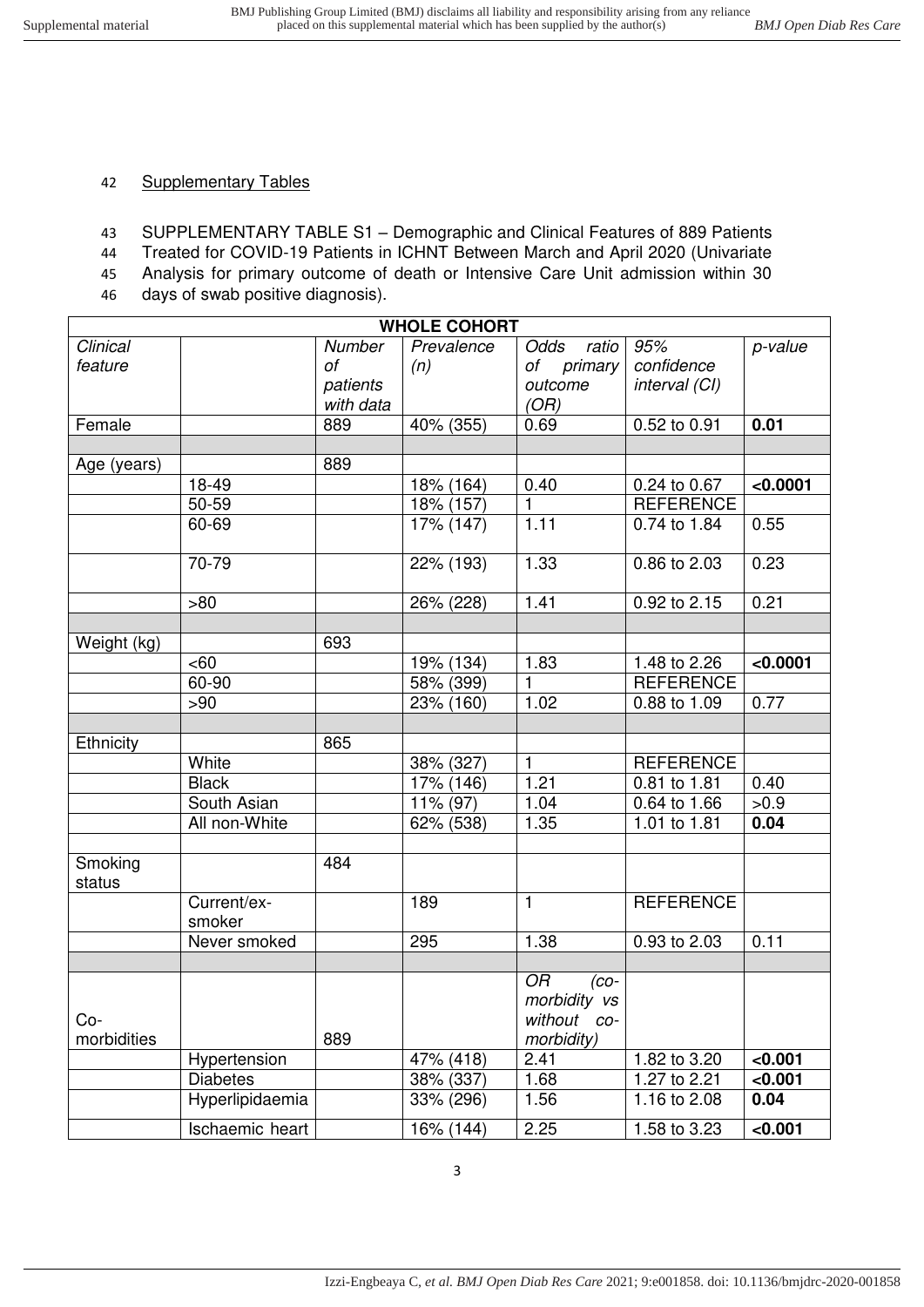|                  | disease                      |     |                                      |                    |                              |                 |
|------------------|------------------------------|-----|--------------------------------------|--------------------|------------------------------|-----------------|
|                  | <b>Stroke</b>                |     | 13% (120)                            | 0.98               | 0.66 to 1.46                 | >0.9            |
|                  | Heart failure                |     | $\overline{10\%}$ (87)               | 2.49               | 1.60 to 3.85                 | < 0.001         |
|                  | <b>COPD</b>                  |     | 9% (80)                              | 1.12               | 0.71 to 1.81                 | 0.63            |
|                  | Active cancer                |     | 9% (79)                              | 1.15               | 0.72 to 1.86                 | 0.62            |
|                  | Pre-COVID-19                 | 694 |                                      | $\overline{1}$ .40 | 1.25 to 1.56                 | < 0.001         |
|                  | eGFR                         |     |                                      |                    |                              |                 |
|                  | <60mL/kg/min                 |     |                                      |                    |                              |                 |
|                  |                              |     |                                      |                    |                              |                 |
|                  |                              |     |                                      | (taking<br>OR      |                              |                 |
|                  |                              |     |                                      | specified          |                              |                 |
|                  |                              |     |                                      | medication         |                              |                 |
| Pre-             |                              |     |                                      | <b>VS</b><br>not   |                              |                 |
| admission        |                              |     |                                      | taking<br>the      |                              |                 |
| medications      |                              | 889 |                                      | medication)        |                              |                 |
|                  | Statin                       |     | 42% (373)                            | 1.49               | 1.13 to 1.97                 | 0.006           |
|                  | Anti-platelet                |     | 23% (204)                            |                    | 0.92 to 1.75                 | 0.14            |
|                  | drug                         |     |                                      |                    |                              |                 |
|                  | <b>ACE</b> inhibitor         |     | 17% (151)                            | 1.57               | 1.10 to 2.23                 | 0.013           |
|                  | Angiotensin<br>$\mathbf{II}$ |     | 13% (116)                            | 1.43               | 0.95 to 2.12                 | 0.09            |
|                  | receptor blocker             |     |                                      |                    |                              |                 |
|                  |                              |     |                                      |                    |                              |                 |
| <b>CFS Score</b> |                              |     |                                      |                    |                              |                 |
| $(1-9)$          |                              | 756 |                                      |                    |                              |                 |
|                  | $1 - 2$                      |     | 40% (300)                            | $\mathbf{1}$       | <b>REFERENCE</b>             |                 |
|                  | $3 - 4$<br>$5 - 6$           |     | 32% (242)                            | 1.50<br>1.75       | 1.05 to 2.15                 | 0.03            |
|                  | $\overline{\geq 7}$          |     | $\overline{15}$ % (110)<br>13% (104) | 2.34               | 1.20 to 2.52<br>1.46 to 3.75 | 0.003<br>0.0004 |
|                  |                              |     |                                      |                    |                              |                 |
| eGFR<br>at       |                              |     |                                      |                    |                              |                 |
| of<br>time       |                              |     |                                      |                    |                              |                 |
| COVID-19         |                              |     |                                      |                    |                              |                 |
| diagnosis        |                              |     |                                      |                    |                              |                 |
| (mL/kg/min)      |                              | 880 |                                      |                    |                              |                 |
|                  | >90                          |     | 27% (240)                            | $\mathbf{1}$       | <b>REFERENCE</b>             |                 |
|                  | $60 - 90$                    |     | 31% (269)                            | 1.60               | 1.06 to 2.41                 | 0.02            |
|                  | $45 - 59$                    |     | 11% (95)                             | 2.35               | 1.40 to 3.91                 | 0.001           |
|                  | $30 - 44$                    |     | 10% (93)                             | 4.28               | 2.60 to 7.21                 | < 0.0001        |
|                  | $15 - 29$                    |     | 9% (78)                              | 3.02               | 1.78 to 5.16                 | < 0.0001        |
|                  | $<$ 15                       |     | 12% (105)                            | 4.19               | 2.56 to 6.78                 | < 0.0001        |
|                  |                              |     |                                      |                    |                              |                 |
| Glucose<br>at    |                              |     |                                      |                    |                              |                 |
| of<br>time       |                              |     |                                      |                    |                              |                 |
| COVID-19         |                              |     |                                      |                    |                              |                 |
| diagnosis        |                              | 652 |                                      |                    |                              |                 |
| <b>WHOLE</b>     | <10 mmol/L                   |     | 78% (508)                            | $\mathbf{1}$       | <b>REFERENCE</b>             |                 |
| <b>COHORT</b>    | ≥10 mmol/L                   |     | 22% (144)                            | 2.04               | 1.39 to 2.95                 | 0.0002          |
|                  |                              |     |                                      |                    |                              |                 |
|                  |                              | 394 |                                      |                    |                              |                 |
|                  |                              |     |                                      |                    |                              |                 |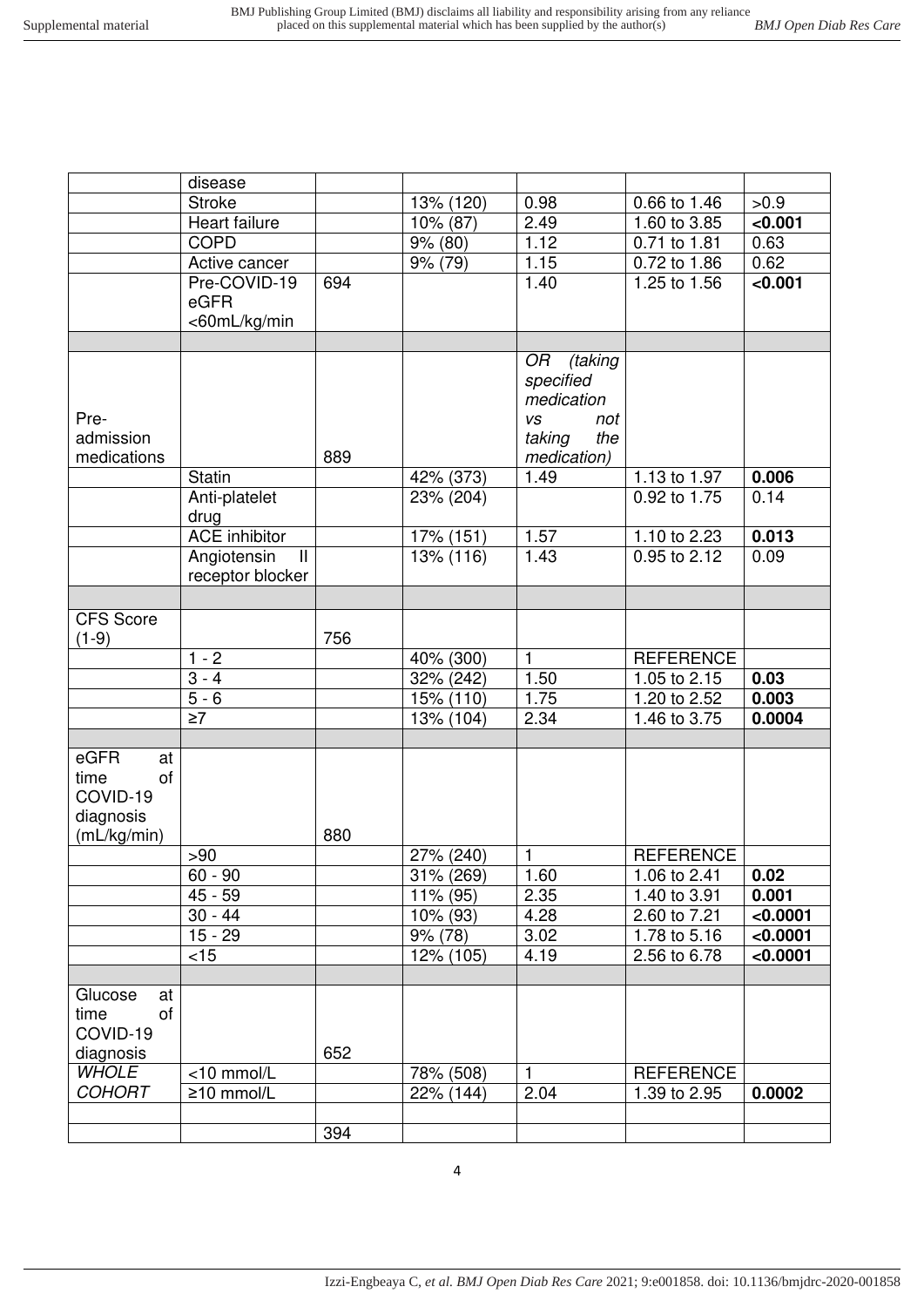| <b>PATIENTS</b> | $<$ 10 mmol/L    | 94% (369)  |      | <b>REFERENCE</b> |          |
|-----------------|------------------|------------|------|------------------|----------|
| <b>WITHOUT</b>  | $\geq$ 10 mmol/L | $6\%$ (25) | 3.56 | 1.60 to 8.62     | $0.004*$ |
| <b>DIABETES</b> |                  |            |      |                  |          |

 Supplementary Table S1: 889 patients with confirmed (swab positive) COVID-19 were analysed and univariate odds ratios (OR) against a defined comparator (REFERENCE) are provided for our predefined primary outcome of death or ICU admission within 30 days of diagnosis. ACE inhibitor = angiotensin converting enzyme inhibitor, CBG = capillary blood glucose, CFS = Clinical Frailty Scale, COPD = Chronic obstructive pulmonary disease, DPPIV inhibitor = dipeptidyl peptidase-IV inhibitor, eGFR = estimated glomerular filtration rate, GLP-1RA = glucagon-like 54 peptide-1 receptor agonist,  $HbA1c = glycated haemoglobin, SGLT2 inhibitor =$ sodium-glucose co-transporter-2 inhibitor. Significant p-values for odds ratios using

56 Fishers' exact test are shown in **bold. \***Survives correction for age and gender.

5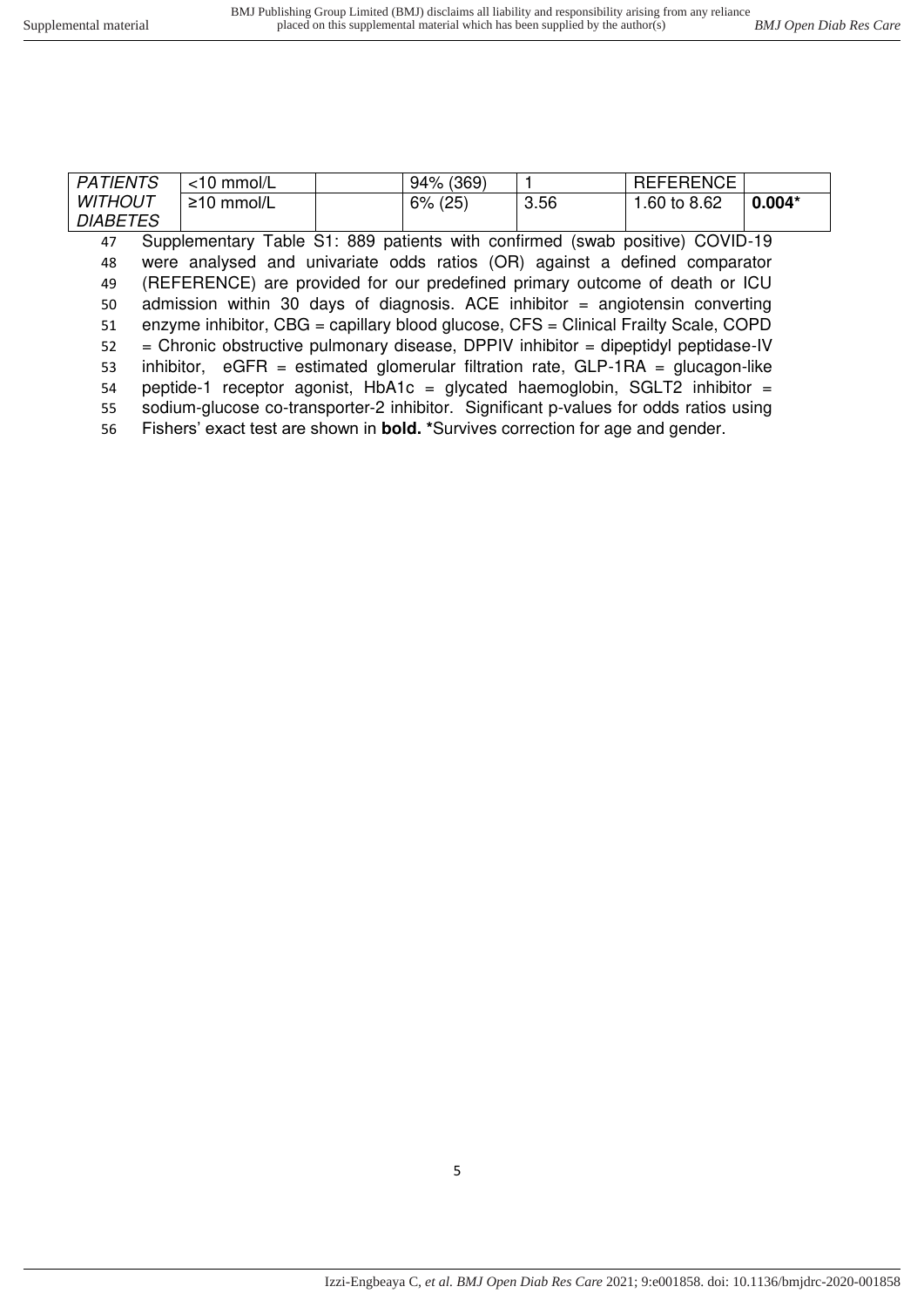### 57 SUPPLEMENTARY TABLE S2 – Demographic and Clinical Features of 337 Patients

58 with Diabetes Mellitus treated for COVID-19 in ICHNT Between March and April

59 2020 (Univariate Analysis for primary outcome of death or Intensive Care Unit

60 admission within 30 days of swab positive diagnosis).

|                   |                         |     | <b>PATIENTS WITH DIABETES</b> |                  |                           |        |
|-------------------|-------------------------|-----|-------------------------------|------------------|---------------------------|--------|
| <b>Diabetes</b>   |                         |     |                               |                  |                           |        |
| diagnosis         |                         | 889 |                               |                  |                           |        |
|                   | Patients without        |     | 62% (552)                     | $\mathbf{1}$     | <b>REFERENCE</b>          |        |
|                   | diabetes                |     |                               |                  |                           |        |
|                   | <b>Patients</b><br>with |     | 38% (337)                     | 1.68             | 1.27 to 2.12              | 0.0003 |
|                   | diabetes                |     |                               |                  |                           |        |
|                   |                         |     |                               |                  |                           |        |
| of<br><b>Type</b> |                         |     |                               |                  |                           |        |
| diabetes          |                         | 337 |                               |                  |                           |        |
|                   | Type 2                  |     | 96% (324)                     | 1                | <b>REFERENCE</b>          |        |
|                   | Type 1                  |     | 4% (13)                       | 0.37             | 0.11 to 1.27              | 0.16   |
|                   |                         |     |                               |                  |                           |        |
| Duration<br>0f    |                         |     |                               |                  |                           |        |
| diabetes          |                         | 189 |                               |                  |                           |        |
|                   | <10 years               |     | 47% (88)                      | 1                | <b>REFERENCE</b>          |        |
|                   | $\geq$ 10 years         |     | 53% (101)                     | 1.82             | 1.03 to 3.34              | 0.054  |
|                   |                         |     |                               |                  |                           |        |
| <b>Diabetes</b>   |                         |     |                               | OR<br>(taking    |                           |        |
| medication        |                         |     |                               | specified        |                           |        |
| at time<br>of     |                         |     |                               | medication       |                           |        |
| COVID-19          |                         |     |                               | <b>VS</b><br>not |                           |        |
| diagnosis         |                         |     |                               | taking<br>the    |                           |        |
|                   |                         | 337 |                               | medication)      |                           |        |
|                   | Insulin                 |     | 31% (108)                     | 0.88             | 0.55 to 1.42              | 0.64   |
|                   | GLP-1RA                 |     | $1\%$ (5)                     | 0.52             | $\overline{0.09}$ to 2.60 | 0.66   |
|                   | Metformin               |     | 49% (169)                     | 1.14             | 0.74 to 1.76              | 0.58   |
|                   | Sulphonylurea           |     | 22% (74)                      | 0.85             | 0.50 to 1.45              | 0.59   |
|                   | <b>SGLT2</b> inhibitor  |     | 7% (24)                       | 0.66             | 0.30 to 1.52              | 0.40   |
|                   | <b>DPPIV</b> inhibitor  |     | 27% (93)                      | 1.27             | $\overline{0.79}$ to 2.05 | 0.39   |
|                   | Total number of         |     |                               |                  |                           |        |
|                   | diabetes                |     |                               |                  |                           |        |
|                   | medications             |     |                               |                  |                           |        |
|                   | 0                       |     | 18% (57)                      | 1                | <b>REFERENCE</b>          |        |
|                   | $\mathbf{1}$            |     | 41% (139)                     | 0.91             | 0.50 to 1.67              | 0.75   |
|                   | $\overline{2}$          |     | 28% (96)                      | 0.97             | 0.49 to 1.83              | >0.9   |
|                   | $\geq$ 3                |     | 13% (45)                      | 0.95             | 0.42 to 2.13              | >0.9   |
|                   |                         |     |                               |                  |                           |        |
| HbA1c             |                         | 240 |                               |                  |                           |        |
|                   | <58 mmol/mol            |     | 47% (112)                     | 1                | <b>REFERENCE</b>          |        |
|                   | ≥58 mmol/mol            |     | 53% (128)                     | 1.44             | 0.85 to 2.39              | 0.19   |
|                   |                         |     |                               |                  |                           |        |
| Glucose<br>at     |                         |     |                               |                  |                           |        |
| of<br>time        |                         | 323 |                               |                  |                           |        |
|                   |                         |     |                               |                  |                           |        |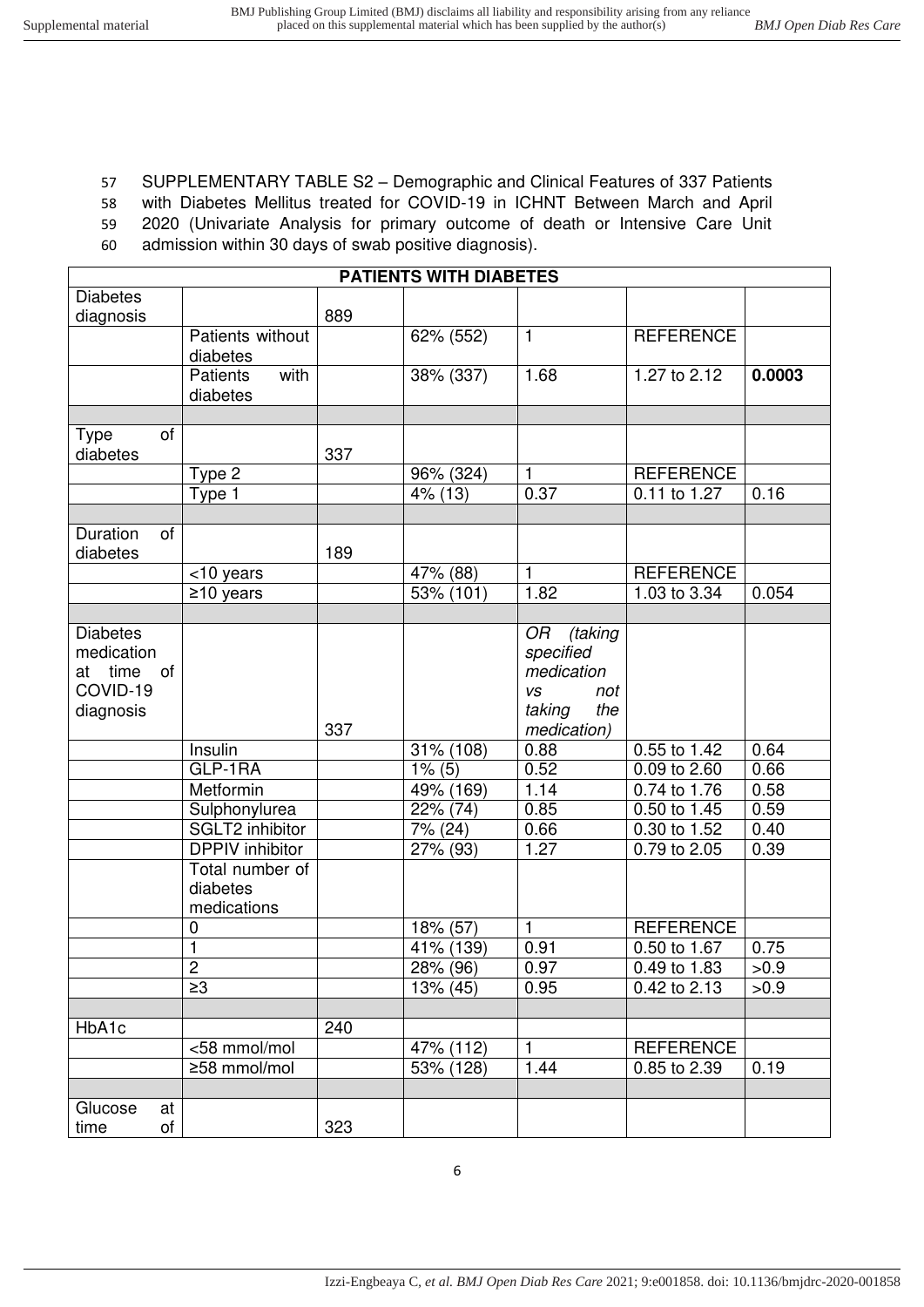| COVID-19                                                                             |                                                                                                              |     |           |                |                  |       |
|--------------------------------------------------------------------------------------|--------------------------------------------------------------------------------------------------------------|-----|-----------|----------------|------------------|-------|
| diagnosis                                                                            |                                                                                                              |     |           |                |                  |       |
|                                                                                      | <10 mmol/L                                                                                                   |     | 56% (181) | $\mathbf{1}$   | <b>REFERENCE</b> |       |
|                                                                                      | $\geq$ 10 mmol/L                                                                                             |     | 44% (142) | 1.65           | 1.07 to 2.56     | 0.03  |
|                                                                                      |                                                                                                              |     |           |                |                  |       |
| Average<br>$1^{\rm st}$<br>CBG in<br>72hr<br>after<br>COVID-19<br>diagnosis          |                                                                                                              | 306 |           |                |                  |       |
|                                                                                      | <10 mmol/L                                                                                                   |     | 64% (197) | 1              | <b>REFERENCE</b> |       |
|                                                                                      | $\geq$ 10 mmol/L                                                                                             |     | 36% (109) | 1.93           | 1.22 to 3.11     | 0.008 |
|                                                                                      |                                                                                                              |     |           |                |                  |       |
| Interaction of<br><b>Diabetes</b><br>with IHD                                        |                                                                                                              | 337 |           |                |                  |       |
|                                                                                      | <b>Without IHD</b>                                                                                           |     | 73% (246) | $\mathbf{1}$   | <b>REFERENCE</b> |       |
|                                                                                      | With IHD                                                                                                     |     | 27% (91)  | 1.18           | 1.03 to 1.37     | 0.02  |
|                                                                                      |                                                                                                              |     |           |                |                  |       |
| Interaction of<br><b>Diabetes</b><br>with<br>pre-<br>COVID-19<br>eGFR<br>(mL/kg/min) |                                                                                                              | 337 |           |                |                  |       |
|                                                                                      | eGFR > 80                                                                                                    |     | 24% (82)  | 1              | <b>REFERENCE</b> |       |
|                                                                                      | eGFR $\leq$ 79                                                                                               |     | 76% (255) | 1.53           | 1.03 to 2.29     | 0.04  |
|                                                                                      |                                                                                                              |     |           |                |                  |       |
| Interaction of<br><b>Diabetes</b><br>with<br>Hypertension                            |                                                                                                              | 337 |           |                |                  |       |
|                                                                                      | Without<br>hypertension                                                                                      |     | 29% (99)  | $\overline{1}$ | <b>REFERENCE</b> |       |
| 61                                                                                   | With<br>hypertension<br>Supplementary Table S2: Out of the 889 patients studied in total (see Table S1) this |     | 71% (238) | 1.12           | 0.80 to 1.58     | 0.54  |

 Supplementary Table S2: Out of the 889 patients studied in total (see Table S1), this table shows the results for the 337 patients within that group who also had a diagnosis of Diabetes Mellitus (DM). Patients with confirmed (swab positive) COVID-19 were analysed and univariate odds ratios (OR) against a defined comparator (REFERENCE) are provided for our predefined primary outcome of death or ICU admission within 30 days of diagnosis. ACE inhibitor = angiotensin 67 converting enzyme inhibitor, CBG = capillary blood glucose, DPPIV inhibitor = 68 dipeptidyl peptidase-IV inhibitor,  $eGFR =$  estimated glomerular filtration rate, IHD = ischaemic heart disease. Significant p-values for odds ratios using Fishers' exact test are shown in **bold.**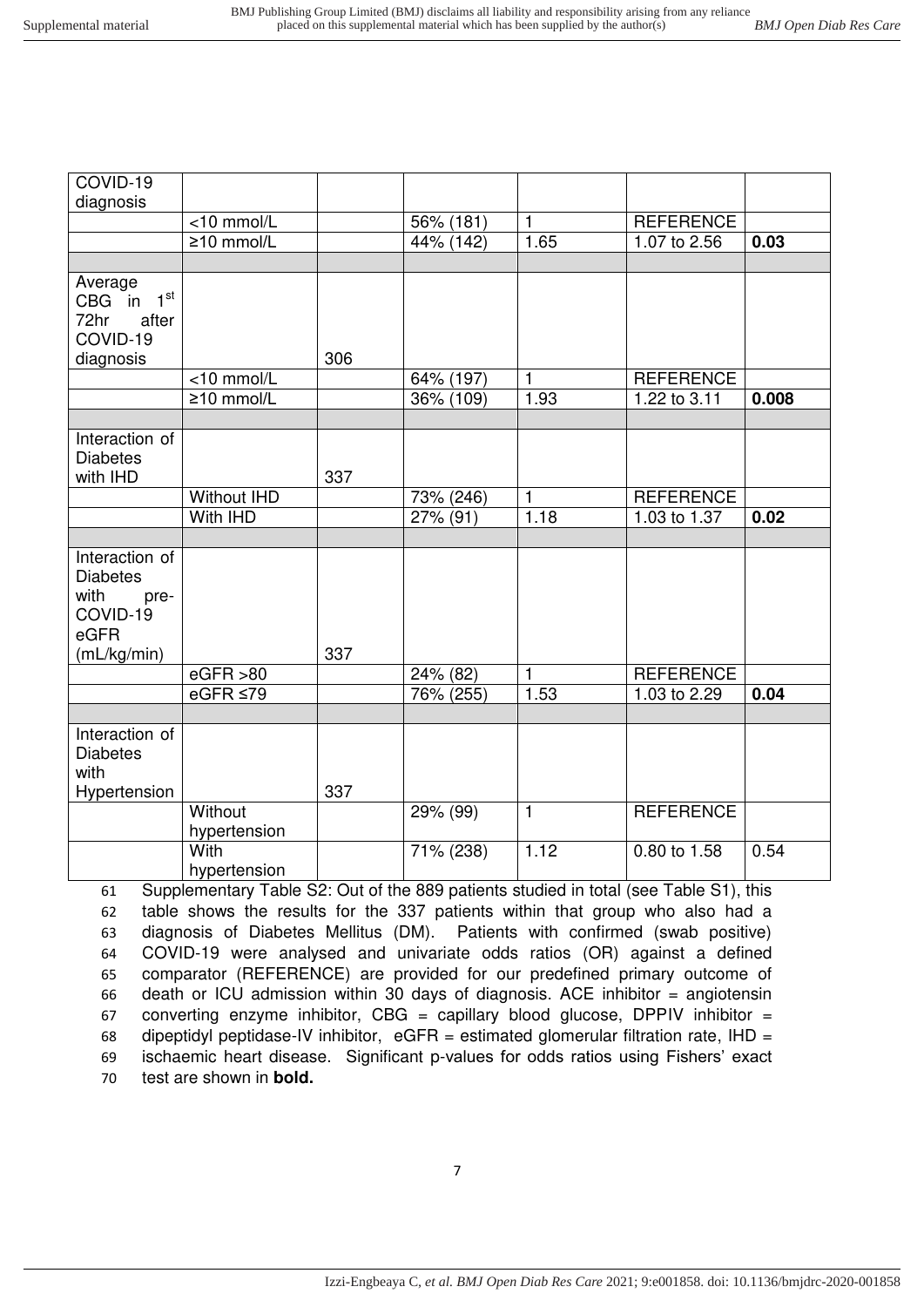# 71 SUPPLEMENTARY TABLE S3 - Biochemical Measurements and Clinical

72 Observations for 889 patients admitted with COVID-19 according to whether they met 73 the primary outcome of death or Intensive Care Unit admission within 30 days of

74 swab positive diagnosis.

|                             | <b>Measurement</b><br>at<br>time of diagnosis          |     | <b>Primary outcome</b><br>(died/ICU admission<br>within 30 days) |        |     |         | Survived/no ICU admission | p-value<br>(primary<br>outcome vs<br>survived/no<br>ICU) |
|-----------------------------|--------------------------------------------------------|-----|------------------------------------------------------------------|--------|-----|---------|---------------------------|----------------------------------------------------------|
|                             |                                                        | n   | mean                                                             | SD     | n   | mean    | <b>SD</b>                 |                                                          |
|                             | FiO2 recorded on<br>ABG                                | 260 | 48.70                                                            | 26.68  | 403 | 29.81   | 18.2                      | < 0.0001                                                 |
|                             | Lactate (mmol/L)                                       | 260 | 1.83                                                             | 1.78   | 403 | 1.536   | 1.028                     | 0.0077                                                   |
| Blood<br>Arterial           | pCO <sub>2</sub> (kPa)                                 | 258 | 4.93                                                             | 1.36   | 402 | 5.078   | 2.746                     | 0.4618                                                   |
| (ABG)<br>Gas                | pO <sub>2</sub> (kPa)                                  | 255 | 8.81                                                             | 5.97   | 397 | 8.208   | 5.596                     | 0.1448                                                   |
| measurement                 | Base<br>excess<br>(mmol/L)                             | 256 | $-0.41$                                                          | 17.52  | 397 | $-0.37$ | 4.953                     | 0.1049                                                   |
|                             | pH                                                     | 259 | 7.41                                                             | 0.097  | 401 | 7.421   | 0.08202                   | 0.222                                                    |
|                             | Bicarbonate<br>(mmol/L)                                | 256 | 23.28                                                            | 5.69   | 400 | 24.05   | 4.415                     | 0.0962                                                   |
|                             | WCC $(x10^9/L)$                                        | 320 | 8.61                                                             | 4.09   | 561 | 7.95    | 4.635                     | 0.0015                                                   |
|                             | $Hb$ (g/L)                                             | 320 | 125.70                                                           | 23.15  | 562 | 129.3   | 20.96                     | 0.0264                                                   |
|                             | Platelet<br>count<br>$(x10^9/L)$                       | 319 | 218.20                                                           | 104.70 | 562 | 238.4   | 105.5                     | 0.0024                                                   |
|                             | Neutrophils<br>$(x10^{9}/L)$                           | 318 | 7.42                                                             | 7.22   | 562 | 6.346   | 8.549                     | < 0.0001                                                 |
|                             | Lymphocytes<br>$(x10^9/L)$                             | 317 | 0.98                                                             | 0.997  | 562 | 1.219   | 1.206                     | < 0.0001                                                 |
|                             | D-dimers (ng/ml)                                       | 221 | 3895                                                             | 5292   | 332 | 2445    | 3671                      | < 0.0001                                                 |
|                             | Ferritin (ng/mL)                                       | 233 | 2122                                                             | 5214   | 358 | 1313    | 1824                      | < 0.0001                                                 |
|                             | Na (mmol/L)                                            | 320 | 138.30                                                           | 6.231  | 560 | 137     | 7.424                     | 0.043                                                    |
| Laboratory                  | $K$ (mmol/L)                                           | 309 | 4.33                                                             | 0.75   | 534 | 4.213   | 0.5569                    | 0.0783                                                   |
| results                     | eGFR (mL/min)                                          | 319 | 51.14                                                            | 29.67  | 560 | 65.66   | 27.47                     | < 0.0001                                                 |
|                             | eGFR pre-COVID19<br>baseline (mL/min)                  | 236 | 60.38                                                            | 29.93  | 457 | 72.64   | 46.48                     | < 0.0001                                                 |
|                             | ALT (U/L)                                              | 295 | 53.08                                                            | 155.10 | 515 | 39.28   | 57.06                     | 0.6581                                                   |
|                             | CRP (mg/L)                                             | 314 | 156.9                                                            | 104.40 | 542 | 94.33   | 88.34                     | < 0.0001                                                 |
|                             | CK (U/L)                                               | 206 | 641.9                                                            | 1184   | 311 | 391.8   | 1179                      | < 0.0001                                                 |
|                             | LDH (U/L)                                              | 186 | 602.5                                                            | 626    | 291 | 398.8   | 230.2                     | < 0.0001                                                 |
|                             | BNP (pg/mL)                                            | 184 | 423.1                                                            | 1451   | 267 | 192.2   | 762.7                     | < 0.0001                                                 |
|                             | Procalcitonin<br>(ng/mL)                               | 33  | 20.5                                                             | 69.04  | 49  | 0.538   | 1.527                     | < 0.0001                                                 |
|                             | HbA1c<br>most<br>recent (mmol/mol)                     | 160 | 54.18                                                            | 20.28  | 274 | 53.27   | 21.22                     | 0.4003                                                   |
|                             | $CBG - at time of$<br>COVID19 diagnosis                | 269 | 10.04                                                            | 5.54   | 416 | 8.312   | 5.398                     | < 0.0001                                                 |
| Glucose                     | Average CBG in<br>first 72hr of COVID-<br>19 diagnosis | 244 | 9.256                                                            | 3.59   | 332 | 7.795   | 3.187                     | < 0.0001                                                 |
| Clinical<br>observations at | Temperature (°C)                                       | 311 | 37.38                                                            | 1.19   | 558 | 37.26   | 1.016                     | 0.0441                                                   |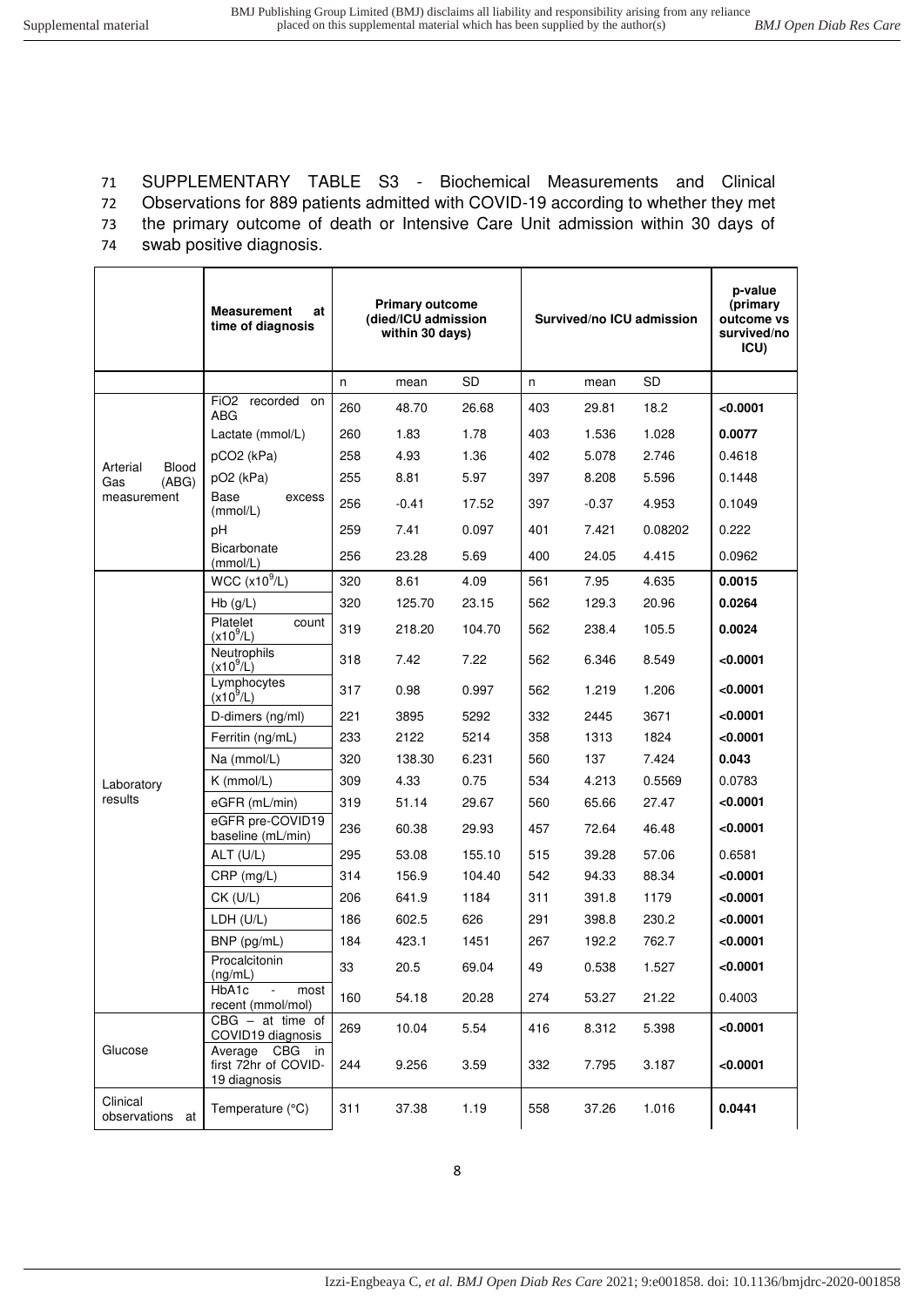| diagnosis | Rate<br>Respiratory<br>(Breaths<br>per<br>minute) | 312 | 25.54 | 8.82  | 556 | 22.03 | 6.049 | < 0.0001 |
|-----------|---------------------------------------------------|-----|-------|-------|-----|-------|-------|----------|
|           | Rate<br>(beats<br>Heart<br>per minute)            | 314 | 95.91 | 20.34 | 558 | 92.42 | 18.37 | 0.0093   |
|           | Systolic BP (mmHg)                                | 316 | 134.8 | 27.49 | 560 | 131.2 | 23.74 | 0.0452   |
|           | <b>BP</b><br>Diastolic<br>(mmHq)                  | 316 | 73.53 | 16.06 | 559 | 75.67 | 13.81 | 0.0321   |
|           | NEWS at arrival                                   | 300 | 6     | 3.44  | 540 | 4.05  | 3.642 | < 0.0001 |

75 Supplementary Table S3: Unadjusted comparisons are shown for patients who met 76 the primary outcome (death or ICU admission within 30 days of diagnosis) against 77 those who survived and did not have an ICU admission:  $n =$  number of patients for 78 whom that data set is available. Note the total number of patients arriving at the 79 primary outcome was 323. ABG = arterial blood gas,  $ALT =$  alanine 80 aminotransferase, BNP = brain natriuretic peptide,  $BP = blood pressure$ ,  $CBG =$ 81 capillary blood glucose,  $CRP = C$ -reactive protein,  $CK =$  creatinine kinase, eGFR = 82 estimated glomerular filtration rate, FiO2 = fraction of inspired oxygen, Hb = 83 haemoglobin, HbA1c = glycated haemoglobin,  $K =$  potassium, LDH = lactate 84 dehydrogenase, Na = sodium, NEWS = National Early Warning Score, WCC = white 85 cell count.

9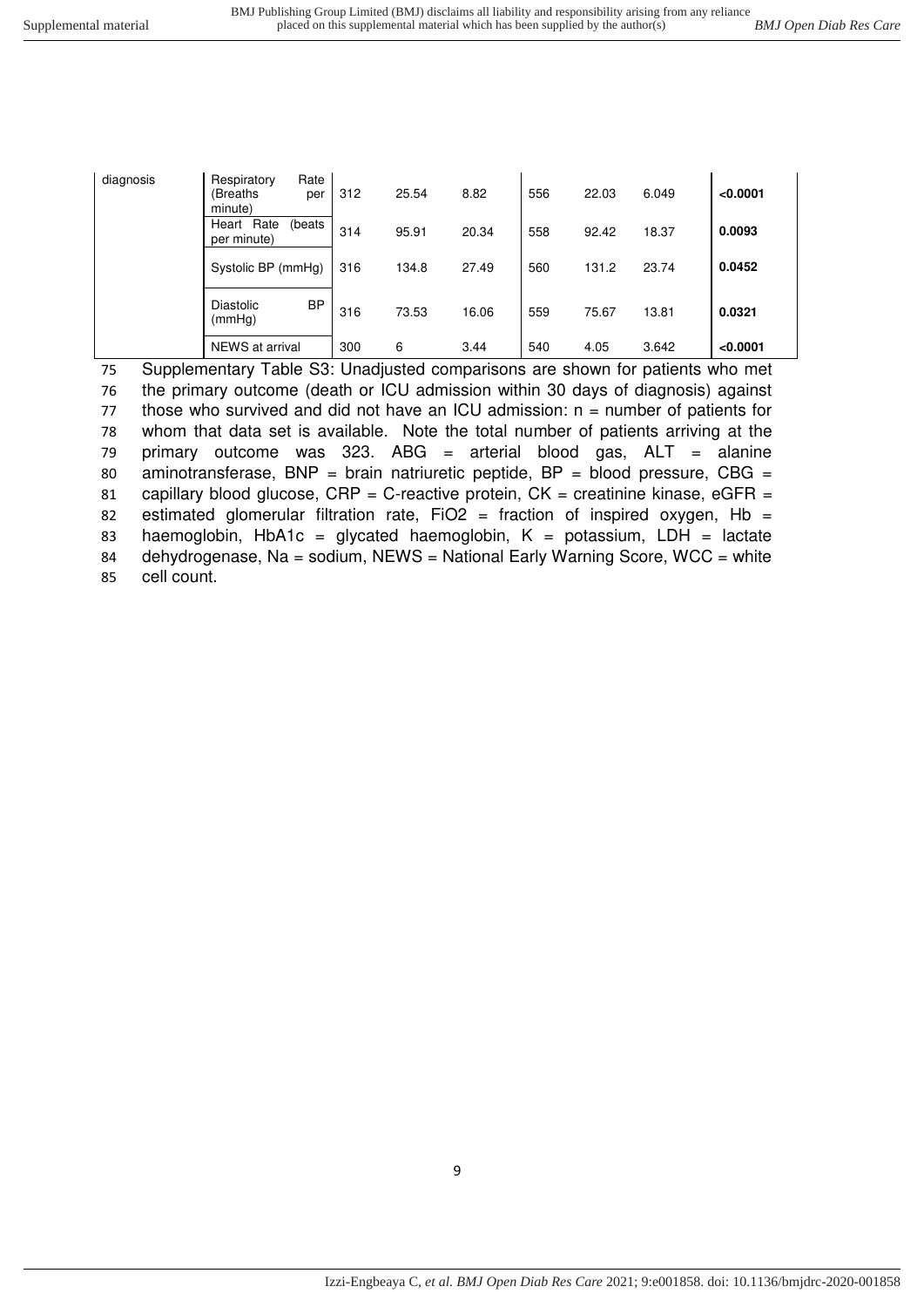86 SUPPLEMENTARY TABLE S4 - Biochemical Measurements and Clinical 87 Observations for 889 patients admitted with COVID-19 according to whether or not 88 they had a pre-existing diagnosis of Diabetes Mellitus

|                                   | <b>Measurement</b><br>at<br>time of diagnosis             | <b>Patients without diabetes</b><br>mellitus<br>(no DM) |        |        | <b>Patients with diabetes</b><br>mellitus (DM) |          | p-value<br>(no DM<br>vs DM) |          |
|-----------------------------------|-----------------------------------------------------------|---------------------------------------------------------|--------|--------|------------------------------------------------|----------|-----------------------------|----------|
|                                   |                                                           | n                                                       | mean   | SD     | n                                              | mean     | SD                          |          |
|                                   | FiO2 recorded on<br><b>ABG</b>                            | 403                                                     | 36.4   | 23.2   | 260                                            | 38.51    | 24.64                       | 0.2867   |
|                                   | Lactate (mmol/L)                                          | 402                                                     | 1.58   | 1.4    | 261                                            | 1.765    | 1.347                       | 0.0031   |
|                                   | pCO <sub>2</sub> (kPa)                                    | 401                                                     | 4.96   | 1.28   | 259                                            | 5.117    | 3.321                       | 0.8276   |
| Arterial<br>Blood<br>Gas<br>(ABG) | pO <sub>2</sub> (kPa)                                     | 397                                                     | 8.27   | 5.45   | 255                                            | 8.71     | 6.183                       | 0.5349   |
| measurement                       | Base<br>excess<br>(mmol/L)                                | 397                                                     | 0.0348 | 5.05   | 256                                            | $-2.048$ | 6.781                       | 0.0003   |
|                                   | pH                                                        | 401                                                     | 7.43   | 0.0813 | 259                                            | 7.401    | 0.09645                     | 0.001    |
|                                   | Bicarbonate<br>(mmol/L)                                   | 398                                                     | 24.3   | 4.69   | 258                                            | 22.83    | 5.233                       | 0.0022   |
|                                   | WCC (x10 <sup>9</sup> /L)                                 | 545                                                     | 8.12   | 4.61   | 337                                            | 8.308    | 4.194                       | 0.276    |
|                                   | $Hb$ (g/L)                                                | 546                                                     | 130    | 22.1   | 337                                            | 124.8    | 21.09                       | 0.0006   |
|                                   | Platelet<br>count<br>$(x10^9/L)$                          | 545                                                     | 232    | 111    | 337                                            | 230.4    | 95.88                       | 0.6622   |
|                                   | Neutrophils<br>$(x10^{9}/L)$                              | 545                                                     | 6.28   | 4.18   | 336                                            | 7.472    | 11.98                       | 0.0805   |
|                                   | Lymphocytes<br>$(x10^9/L)$                                | 545                                                     | 1.17   | 1.34   | 335                                            | 1.079    | 0.7064                      | 0.8785   |
|                                   | D-dimers (ng/ml)                                          | 336                                                     | 2556   | 3714   | 218                                            | 3742     | 5305                        | 0.0096   |
|                                   | Ferritin (ng/mL)                                          | 358                                                     | 1553   | 2368   | 234                                            | 1751     | 4896                        | 0.6944   |
|                                   | Na (mmol/L)                                               | 544                                                     | 138    | 7.62   | 337                                            | 136.9    | 5.944                       | 0.0008   |
| Laboratory                        | $K$ (mmol/L)                                              | 524                                                     | 4.18   | 0.603  | 320                                            | 4.378    | 0.6716                      | < 0.0001 |
| results                           | eGFR (mL/min)                                             | 544                                                     | 67     | 26.4   | 336                                            | 49.64    | 30.14                       | < 0.0001 |
|                                   | eGFR pre-COVID19<br>baseline (mL/min)                     | 411                                                     | 75.4   | 47.2   | 283                                            | 58.38    | 30.34                       | < 0.0001 |
|                                   | $ALT$ (U/L)                                               | 494                                                     | 46.7   | 113    | 317                                            | 40.54    | 88.75                       | 0.0657   |
|                                   | $CRP$ (mg/L)                                              | 527                                                     | 106    | 94     | 330                                            | 135.8    | 104.3                       | < 0.0001 |
|                                   | $CK$ (U/L)                                                | 307                                                     | 510    | 1320   | 211                                            | 464.5    | 960.5                       | 0.6773   |
|                                   | LDH (U/L)                                                 | 293                                                     | 480    | 413    | 185                                            | 475.4    | 482.1                       | 0.9935   |
|                                   | BNP (pg/mL)                                               | 279                                                     | 201    | 754    | 173                                            | 422.4    | 1489                        | 0.0688   |
|                                   | Procalcitonin<br>(ng/mL)                                  | 55                                                      | 8.96   | 49.4   | 27                                             | 7.774    | 33.11                       | 0.0469   |
|                                   | HbA1c<br>most<br>recent (mmol/mol)                        | 194                                                     | 39.8   | 7.14   | 240                                            | 64.73    | 21.66                       | < 0.0001 |
|                                   | $CBG - at time of$<br>COVID19 diagnosis                   | 375                                                     | 6.97   | 2.07   | 311                                            | 11.43    | 7.145                       | < 0.0001 |
| Glucose                           | Average CBG<br>in<br>first 72hr of COVID-<br>19 diagnosis | 273                                                     | 6.9    | 1.77   | 303                                            | 9.776    | 3.969                       | < 0.0001 |
| Clinical<br>observations<br>at    | Temperature (°C)                                          | 537                                                     | 37.3   | 1.07   | 333                                            | 37.27    | 1.101                       | 0.7922   |
| diagnosis                         | Respiratory<br>Rate<br>(Breaths<br>per                    | 539                                                     | 23.3   | 7.41   | 330                                            | 23.34    | 7.278                       | 0.6356   |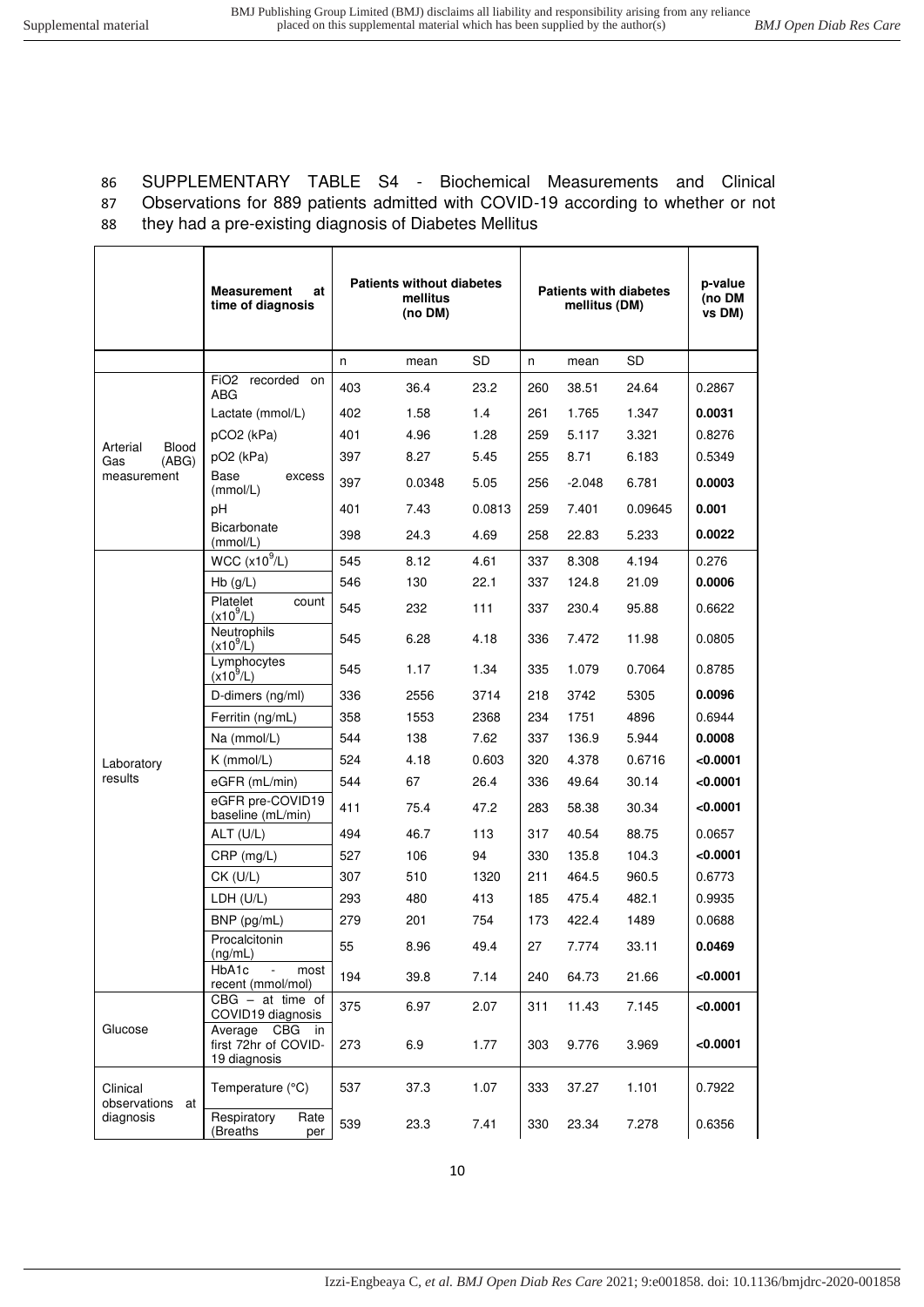| minute)                                |     |      |      |     |       |       |        |
|----------------------------------------|-----|------|------|-----|-------|-------|--------|
| Rate<br>Heart<br>(beats<br>per minute) | 541 | 93   | 19.1 | 332 | 94.72 | 19.24 | 0.256  |
| Systolic BP (mmHg)                     | 543 | 130  | 24.5 | 334 | 136.1 | 25.99 | 0.0011 |
| BP<br>Diastolic<br>(mmHg)              | 542 | 75.9 | 14.5 | 334 | 73.24 | 14.84 | 0.0053 |
| NEWS at arrival                        | 523 | 4.63 | 3.95 | 321 | 4.938 | 3.234 | 0.0515 |

89 Supplementary Table S4: Unadjusted comparisons are shown for patients who had 90 diabetes mellitus (n=337) and those who did not (n=552).  $n =$  number of patients for 91 whom that data set is available. Note the total number of patients arriving at the 92 primary outcome was 323. ABG = arterial blood gas, ALT = alanine 93 aminotransferase, BNP = brain natriuretic peptide,  $BP =$  blood pressure, CBG = 94 capillary blood glucose,  $CRP = C$ -reactive protein,  $CK =$  creatinine kinase,  $eGFR =$ 95 estimated glomerular filtration rate, FiO2 = fraction of inspired oxygen, Hb = 96 haemoglobin, HbA1c = glycated haemoglobin,  $K =$  potassium, LDH = lactate 97 dehydrogenase, Na = sodium, NEWS = National Early Warning Score, WCC = white 98 cell count.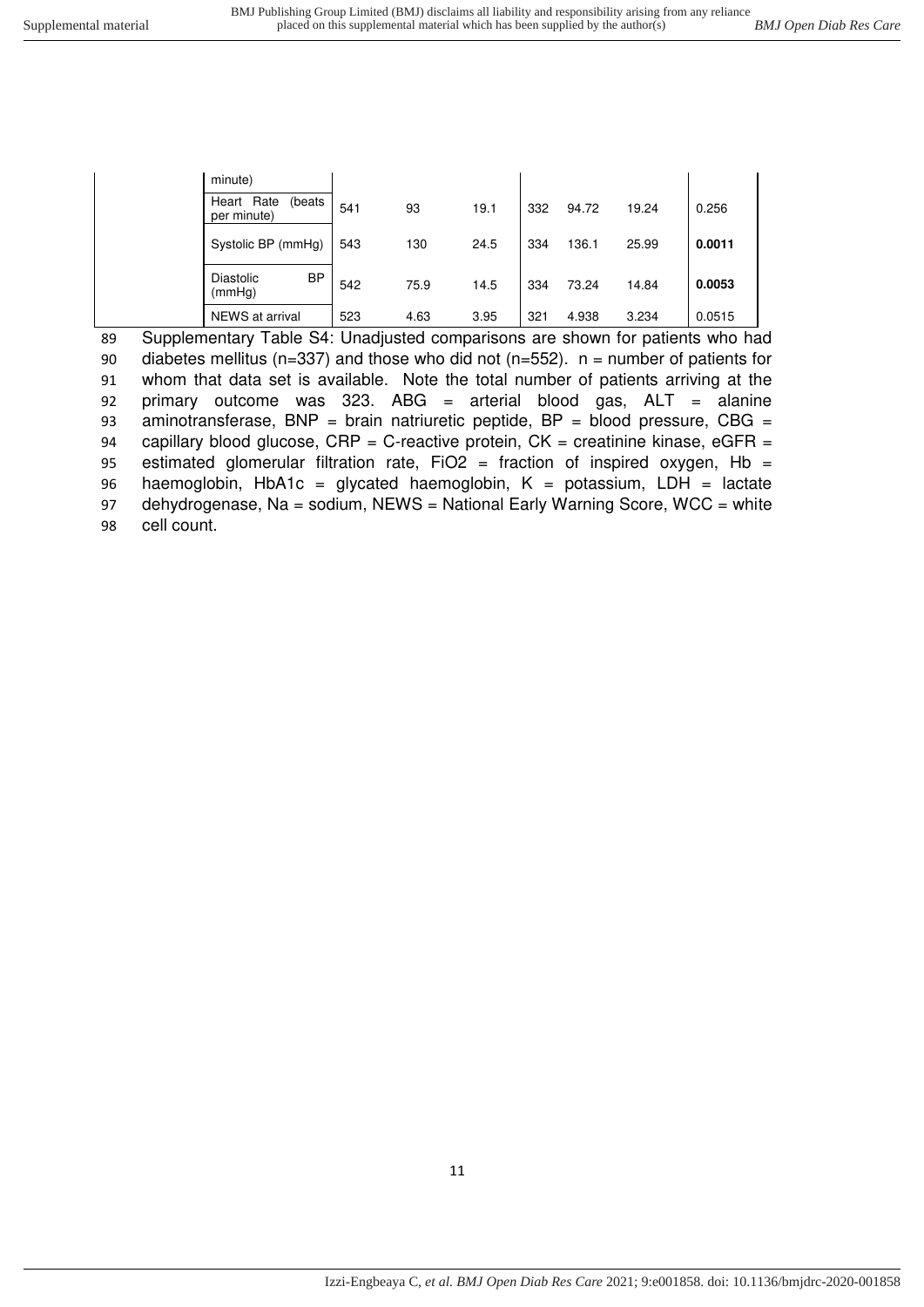SUPPLEMENTARY TABLE S5 - Biochemical Measurements and Clinical Observations for 337 patients who had Diabetes Mellitus and were admitted with COVID-19, according to whether they met the primary outcome of death or Intensive Care Unit admission within 30 days of swab positive diagnosis.

|                          | <b>Measurement</b><br>at<br>time of diagnosis                  | <b>Patients with Diabetes who</b><br>suffered the primary<br>outcome<br>(died/ICU admission<br>within 30 days) $(n=149)$ |         |           |     | $(n=188)$ | <b>Patients with Diabetes who</b><br>survived/no ICU admission | p-value<br>(primary<br>outcome vs<br>survived/no<br>ICU) |
|--------------------------|----------------------------------------------------------------|--------------------------------------------------------------------------------------------------------------------------|---------|-----------|-----|-----------|----------------------------------------------------------------|----------------------------------------------------------|
|                          |                                                                | n                                                                                                                        | mean    | <b>SD</b> | n   | mean      | <b>SD</b>                                                      |                                                          |
|                          | FiO <sub>2</sub> recorded on<br><b>ABG</b>                     | 120                                                                                                                      | 48.03   | 26.32     | 140 | 30.36     | 19.83                                                          | < 0.0001                                                 |
|                          | Lactate (mmol/L)                                               | 120                                                                                                                      | 1.868   | 1.608     | 141 | 1.678     | 1.075                                                          | 0.5536                                                   |
| Arterial<br>Blood        | pCO2 (kPa)                                                     | 119                                                                                                                      | 4.787   | 1.252     | 140 | 5.397     | 4.355                                                          | 0.1177                                                   |
| (ABG)<br>Gas             | pO <sub>2</sub> (kPa)                                          | 117                                                                                                                      | 10.04   | 7.493     | 138 | 7.583     | 4.533                                                          | 0.003                                                    |
| measurement              | Base<br>excess<br>(mmol/L)                                     | 118                                                                                                                      | $-2.86$ | 7.946     | 138 | $-1.354$  | 5.533                                                          | 0.1905                                                   |
|                          | pH                                                             | 119                                                                                                                      | 7.399   | 0.09554   | 140 | 7.403     | 0.09751                                                        | 0.7566                                                   |
|                          | Bicarbonate<br>(mmol/L)                                        | 119                                                                                                                      | 22.14   | 5.748     | 139 | 23.42     | 4.689                                                          | 0.0853                                                   |
|                          | WCC $(x10^9/L)$                                                | 149                                                                                                                      | 8.411   | 3.807     | 188 | 8.226     | 4.485                                                          | 0.2624                                                   |
|                          | $Hb$ (g/L)                                                     | 149                                                                                                                      | 123.4   | 22.92     | 188 | 126       | 19.51                                                          | 0.2594                                                   |
|                          | Platelet<br>count<br>$(x10^9/L)$                               | 149                                                                                                                      | 211.4   | 84.43     | 188 | 245.4     | 101.8                                                          | 0.0011                                                   |
|                          | Neutrophils<br>$(x10^{9}/L)$                                   | 148                                                                                                                      | 7.732   | 9.643     | 188 | 7.267     | 13.56                                                          | 0.008                                                    |
|                          | Lymphocytes<br>$(x10^9/L)$                                     | 147                                                                                                                      | 0.9442  | 0.5931    | 188 | 1.184     | 0.7689                                                         | 0.0006                                                   |
|                          | D-dimers (ng/ml)                                               | 108                                                                                                                      | 4703    | 6244      | 110 | 2800      | 3995                                                           | 0.0298                                                   |
|                          | Ferritin (ng/mL)                                               | 113                                                                                                                      | 2230    | 6798      | 121 | 1304      | 1727                                                           | 0.107                                                    |
| Laboratory               | Na (mmol/L)                                                    | 149                                                                                                                      | 137.7   | 6.015     | 188 | 136.3     | 5.834                                                          | 0.0346                                                   |
| results                  | $K$ (mmol/L)                                                   | 145                                                                                                                      | 4.404   | 0.7085    | 175 | 4.357     | 0.6406                                                         | 0.563                                                    |
|                          | eGFR (mL/min)                                                  | 148                                                                                                                      | 43.41   | 29.4      | 188 | 54.55     | 29.89                                                          | 0.0008                                                   |
|                          | ALT (U/L)                                                      | 142                                                                                                                      | 50.71   | 127.6     | 175 | 32.29     | 30.81                                                          | 0.1423                                                   |
|                          | $CRP$ (mg/L)                                                   | 147                                                                                                                      | 162.9   | 102       | 183 | 114.1     | 101.3                                                          | < 0.0001                                                 |
|                          | $CK$ (U/L)                                                     | 102                                                                                                                      | 716.6   | 1304      | 109 | 228.6     | 296.3                                                          | 0.0002                                                   |
|                          | LDH (U/L)                                                      | 87                                                                                                                       | 584     | 658.6     | 98  | 379       | 190.7                                                          | 0.0036                                                   |
|                          | BNP (pg/mL)                                                    | 94                                                                                                                       | 570.6   | 1944      | 80  | 248.4     | 592.5                                                          | 0.0483                                                   |
|                          | Procalcitonin<br>(ng/mL)                                       | 16                                                                                                                       | 12.68   | 42.85     | 11  | 0.64      | 1.096                                                          | 0.0299                                                   |
|                          | HbA1c<br>most<br>$\overline{\phantom{a}}$<br>recent (mmol/mol) | 99                                                                                                                       | 63.56   | 20.14     | 141 | 65.55     | 22.71                                                          | 0.968                                                    |
|                          | $CBG - at time of$<br>COVID19 diagnosis                        | 140                                                                                                                      | 12.28   | 6.537     | 171 | 10.74     | 7.555                                                          | 0.0021                                                   |
| Glucose                  | Average CBG in<br>first 72hr of COVID-<br>19 diagnosis         | 141                                                                                                                      | 10.5    | 3.937     | 162 | 9.141     | 3.898                                                          | 0.0004                                                   |
| Clinical<br>observations | Temperature (°C)                                               | 146                                                                                                                      | 37.33   | 1.201     | 187 | 37.22     | 1.018                                                          | 0.3678                                                   |
| at<br>diagnosis          | Respiratory<br>Rate<br>(Breaths)<br>per<br>minute)             | 146                                                                                                                      | 25.34   | 8.627     | 184 | 21.76     | 5.53                                                           | < 0.0001                                                 |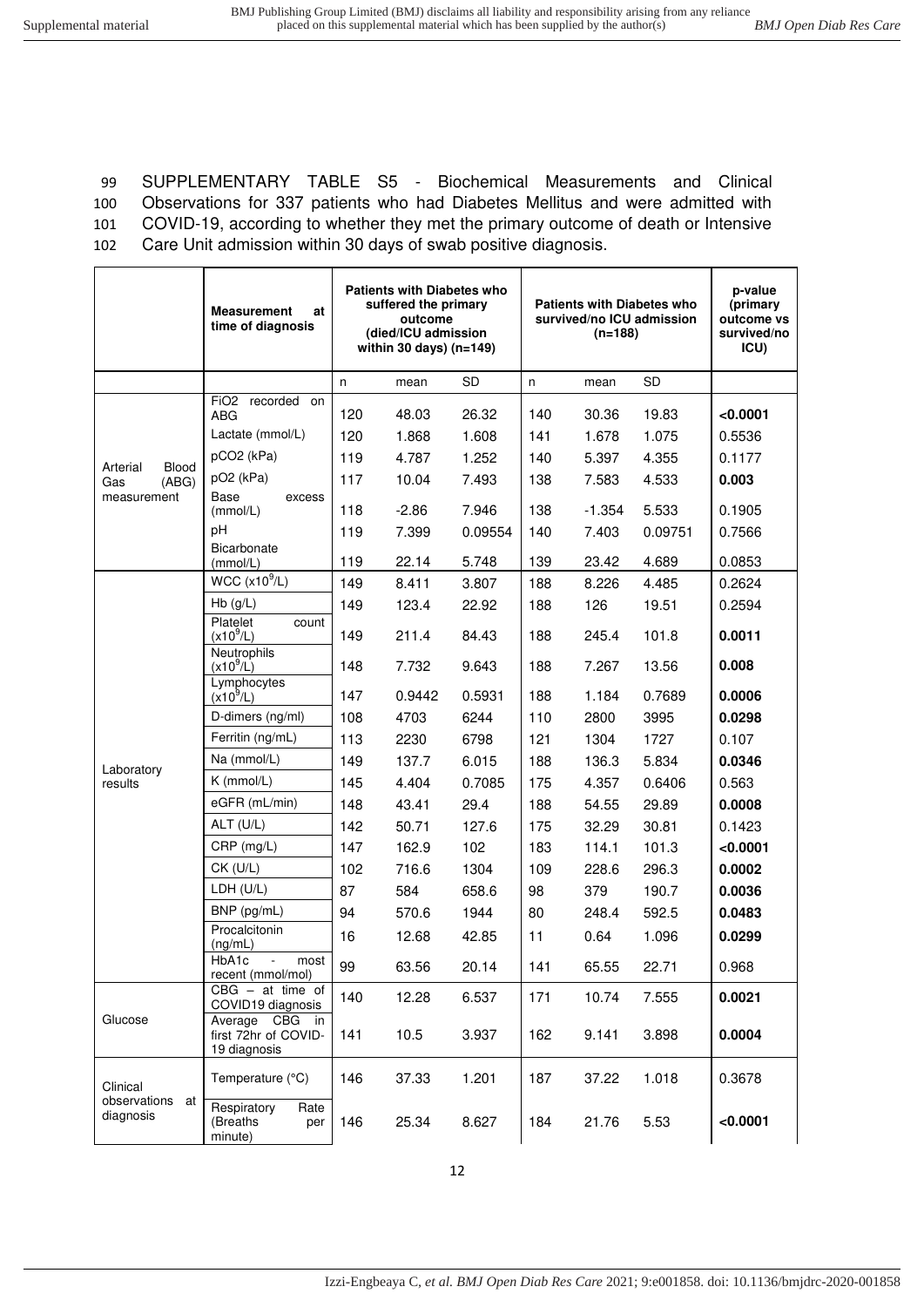| per minute)<br>Systolic BP (mmHg) | 147 | 137.3 | 27.68 | 187 | 135.1 | 24.62 | 0.4514   |
|-----------------------------------|-----|-------|-------|-----|-------|-------|----------|
| <b>BP</b><br>Diastolic<br>(mmHg)  | 147 | 72.5  | 15.78 | 187 | 73.82 | 14.07 | 0.4181   |
| NEWS at arrival                   | 142 | 6.07  | 3.37  | 183 | 4.06  | 2.837 | < 0.0001 |

 Supplementary Table S5: Unadjusted comparisons are shown for patients with diabetes (total n=337) who met the primary outcome (death or ICU admission within 30 days of diagnosis, n=149) against those who survived and did not have an ICU 106 admission ( $n=188$ ): n = number of patients for whom that data set is available. Note the total number of patients arriving at the primary outcome was 323. ABG = arterial 108 blood gas,  $ALT =$  alanine aminotransferase,  $BNP =$  brain natriuretic peptide,  $BP =$ 109 blood pressure, CBG = capillary blood glucose, CRP = C-reactive protein, CK = creatinine kinase, eGFR = estimated glomerular filtration rate, FiO2 = fraction of inspired oxygen, Hb = haemoglobin, HbA1c = glycated haemoglobin, K = potassium, LDH = lactate dehydrogenase, Na = sodium, NEWS = National Early Warning Score, WCC = white cell count.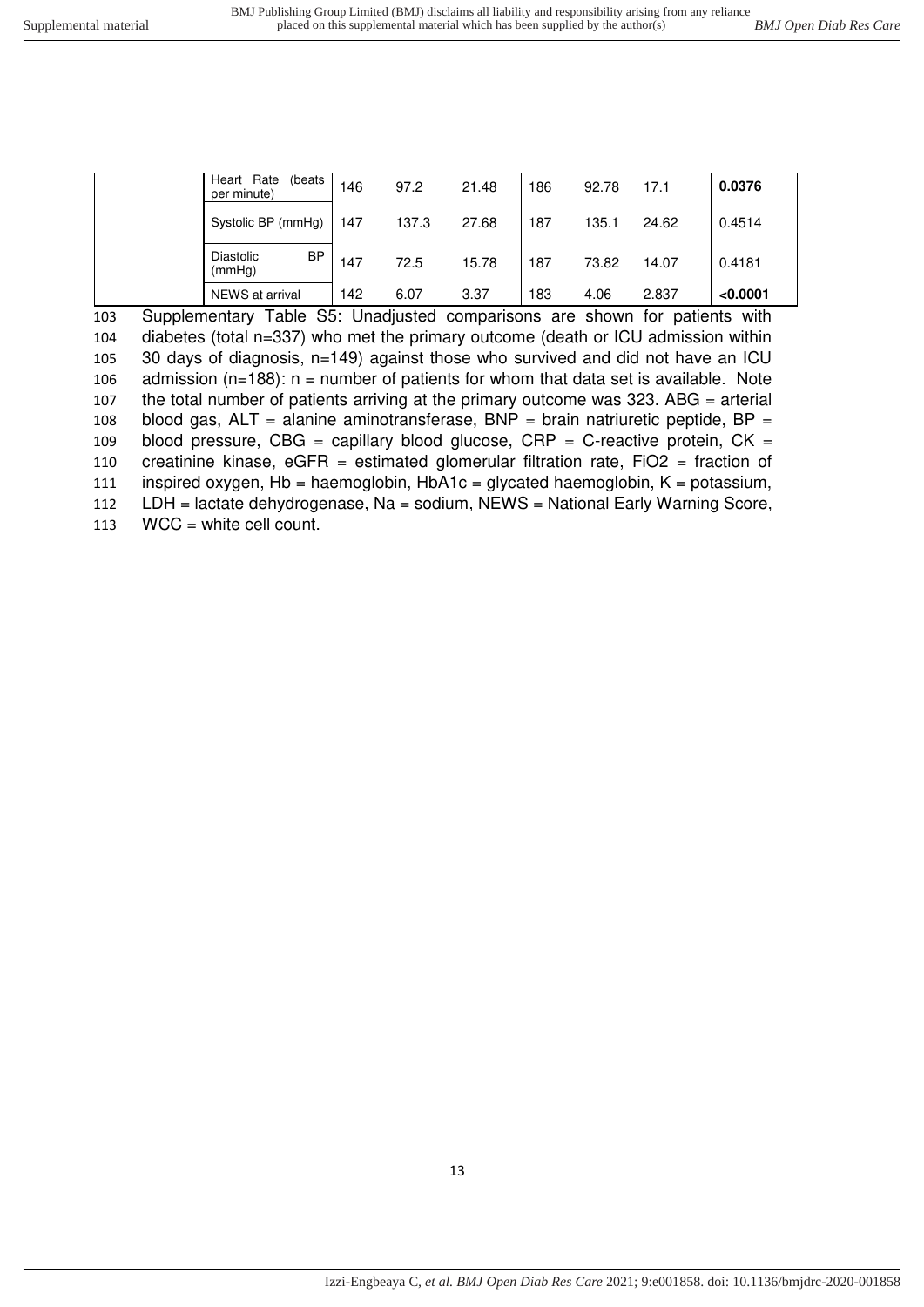## 114 SUPPLEMENTARY TABLE S6 - Multivariate Regression Analysis with SCAD

115 sensitivity analysis to determine the important contributing regressors against the 116 Primary Outcome of Death/ICU Admission within 30 Days of COVID-19 Diagnosis

- 
- 117 (n=719 patients)

| Regressor                                    | Estimate | <b>SE</b> | p-value  | Marginal<br>Effect (%) |
|----------------------------------------------|----------|-----------|----------|------------------------|
| Age                                          | 0.031    | 0.012     | 0.009    | 0.5                    |
| Gender                                       | 0.595    | 0.249     | 0.017    | 10.3                   |
| <b>Ischaemic Heart Disease</b>               | 0.002    | 0.017     | 0.893    | 0.04                   |
| Hypertension                                 | 0.147    | 0.331     | 0.657    | 2.6                    |
| Antiplatelet drug                            | $-0.383$ | 0.354     | 0.278    | $-6.7$                 |
| <b>Clinical Frailty Score</b>                | 0.147    | 0.072     | 0.043    | 2.5                    |
| White cell count                             | 0.035    | 0.049     | 0.472    | 0.6                    |
| Haemoglobin                                  | $-0.009$ | 0.014     | 0.528    | $-0.2$                 |
| <b>Platelets</b>                             | $-0.004$ | 0.002     | 0.038    | $-0.1$                 |
| <b>Neutrophils</b>                           | 0.000    | 0.015     | 0.977    | < 0.001                |
| Serum sodium                                 | 0.044    | 0.025     | 0.077    | 0.8                    |
| Serum potassium                              | 0.048    | 0.167     | 0.772    | 0.8                    |
| eGFR on diagnosis                            | $-0.008$ | 0.011     | 0.460    | $-0.1$                 |
| C-reactive protein                           | 0.002    | 0.002     | 0.298    | 0.0                    |
| Temperature at diagnosis                     | $-0.052$ | 0.276     | 0.851    | $-0.9$                 |
| Respiratory rate on diagnosis                | 0.033    | 0.023     | 0.149    | 0.6                    |
| Heart Rate on diagnosis                      | 0.006    | 0.008     | 0.427    | 0.1                    |
| <b>Systolic Blood Pressure</b>               | 0.011    | 0.006     | 0.041    | 0.2                    |
| <b>Diastolic Blood Pressure</b>              | $-0.004$ | 0.010     | 0.657    | $-0.1$                 |
| NEWS at diagnosis                            | $-0.004$ | 0.080     | 0.959    | $-0.1$                 |
| Inspired Oxygen delivered<br>at<br>diagnosis | $-0.013$ | 0.007     | 0.087    | $-0.2$                 |
| Oxygen saturations at diagnosis              | $-0.035$ | 0.030     | 0.236    | $-0.6$                 |
| Maximum<br>inspired<br>oxygen<br>required    | 0.067    | 0.005     | < 0.0001 | 1.2                    |

 Supplementary Table S6**:** Unselected multivariate logistic (Logit) analysis of all variables that were collected for patients admitted with swab positive COVID 19 with the primary outcome of death or ICU admission within 30 days (719 patients) – that data is shown in Table 1. Thereafter a sensitivity analysis was performed to select the truly important variables in our regression. We used a Smoothly Clipped Absolute Deviation (SCAD) regularised regression technique which delivered 23 124 variables independently selected to be the most important drivers of the model, and new p-values are recreated to adjust for this analysis. Refer to Table 1 for details on the other statistical measures presented. eGFR = estimated glomerular filtration rate, NEWS = National Early Warning Score.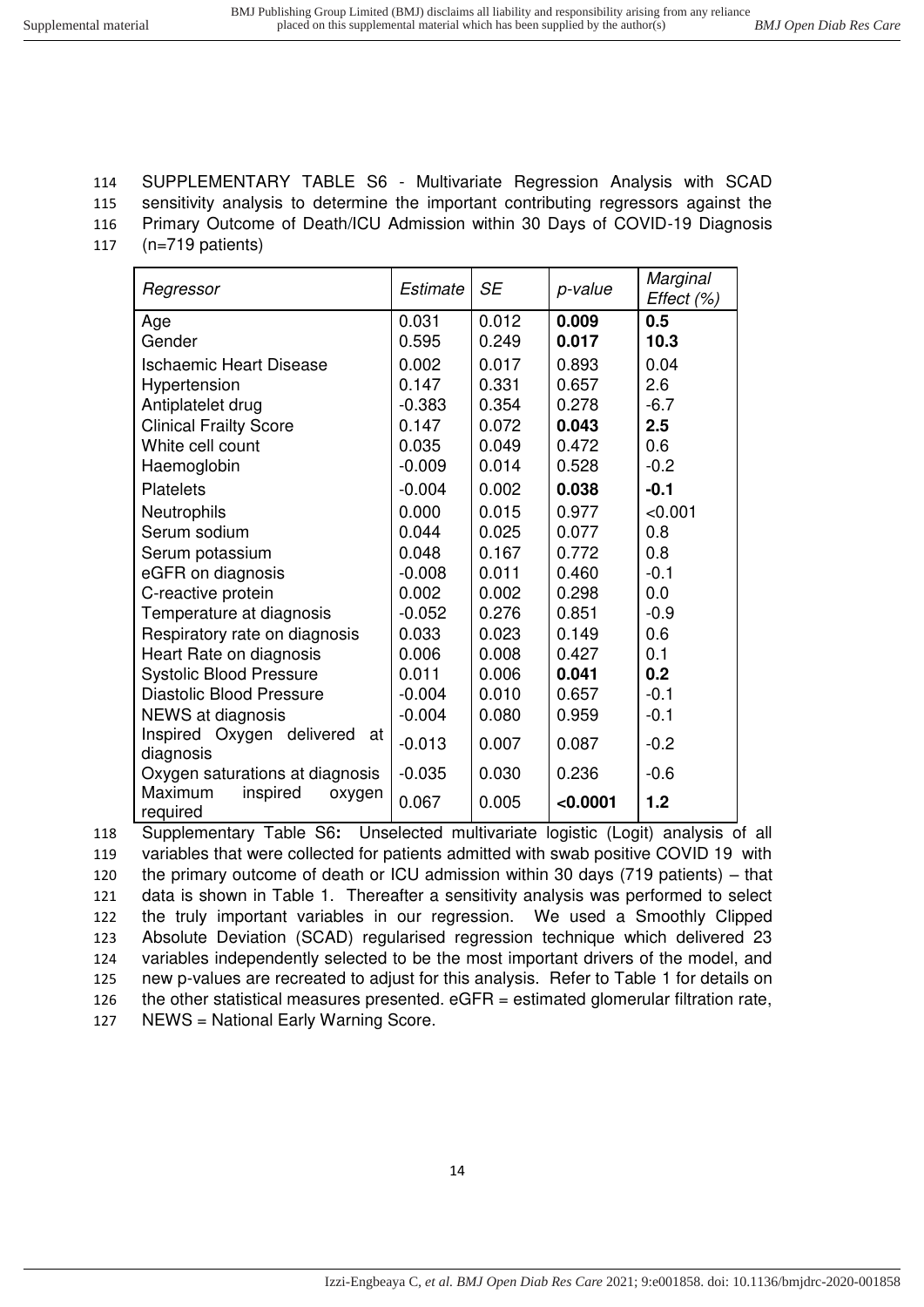# 128 SUPPLEMENTARY TABLE S7 - Multivariate Regression Analysis with SCAD

129 sensitivity analysis to determine the important contributing regressors against the

130 Primary Outcome of Death/ICU Admission within 30 Days of COVID-19 Diagnosis in

131 Patients with Diabetes Mellitus (n=268 patients)

| Regressor                                        | Estimate | <b>SE</b> | p-value  | Marginal<br>Effect<br>(%) |
|--------------------------------------------------|----------|-----------|----------|---------------------------|
| Age                                              | 0.041    | 0.017     | 0.016    | 0.9                       |
| Gender                                           | 0.024    | 0.105     | 0.822    | 0.5                       |
| White cell count                                 | $-0.001$ | 0.027     | 0.970    | 0.0                       |
| Haemoglobin                                      | $-0.012$ | 0.011     | 0.265    | $-0.3$                    |
| <b>Platelets</b>                                 | $-0.007$ | 0.003     | 0.008    | $-0.2$                    |
| <b>Neutrophils</b>                               | 0.000    | 0.006     | 0.971    | 0.0                       |
| Serum sodium                                     | 0.000    | 0.008     | 0.982    | 0.0                       |
| eGFR on diagnosis                                | $-0.008$ | 0.007     | 0.236    | $-0.2$                    |
| C-reactive protein                               | 0.000    | 0.002     | 0.836    | 0.0                       |
| Capillary<br>blood<br>glucose<br>on<br>diagnosis | 0.024    | 0.030     | 0.422    | 0.6                       |
| Temperature on diagnosis                         | $-0.017$ | 0.077     | 0.824    | $-0.4$                    |
| Respiratory rate on diagnosis                    | 0.040    | 0.031     | 0.196    | 0.9                       |
| Heart rate on diagnosis                          | $-0.004$ | 0.010     | 0.682    | $-0.1$                    |
| Systolic blood pressure                          | 0.004    | 0.011     | 0.713    | 0.1                       |
| Diastolic blood pressure                         | 0.006    | 0.022     | 0.800    | 0.1                       |
| oxygen delivered<br>Inspired<br>at<br>diagnosis  | 0.003    | 0.012     | 0.773    | 0.1                       |
| Oxygen saturations at diagnosis                  | $-0.005$ | 0.047     | 0.908    | $-0.1$                    |
| Maximum<br>inspired<br>oxygen<br>required        | 0.057    | 0.008     | < 0.0001 | 1.3                       |

 Supplementary Table S7: Unselected multivariate logistic (Logit) analysis of all variables that were collected for patients admitted with swab positive COVID 19 who had diabetes mellitus, as applied to the primary outcome of death or ICU admission within 30 days (268 patients) – that data is shown in Table 2. Thereafter a sensitivity analysis was performed to select the truly important variables in our regression. We used a Smoothly Clipped Absolute Deviation (SCAD) regularised regression technique which delivered 19 variables independently selected to be the most important drivers of the model, and new p-values are recreated to adjust for this analysis. Refer to Table 1 for details on the other statistical measures presented. eGFR = estimated glomerular filtration rate.